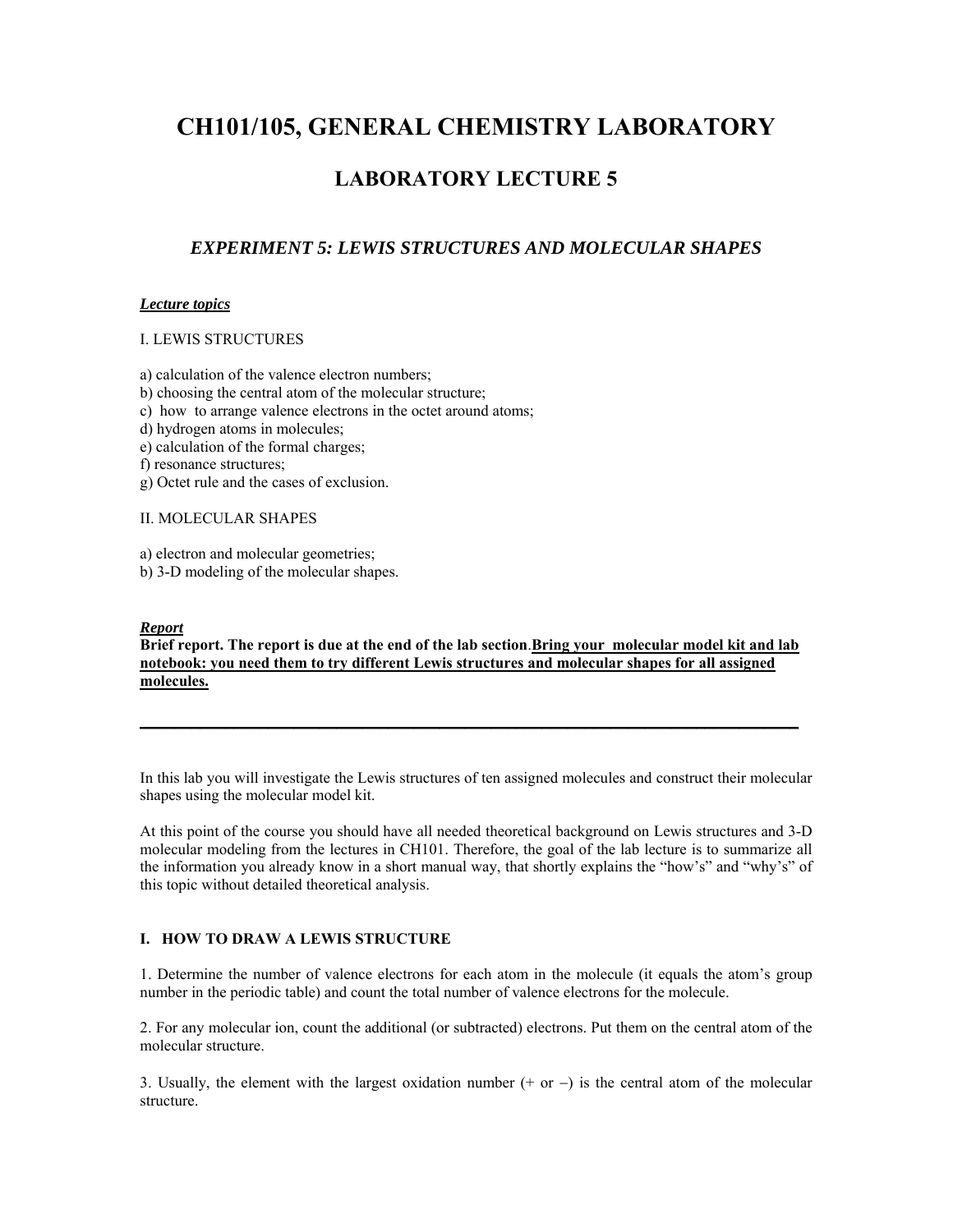- 4. Fill the octets for all atoms, except hydrogen, boron and beryllium.
- 5. If several different structures are possible, choose one with the least formal charges.
- 6. Draw all acceptable resonance structures.
- 7. Check the exceptions to the octet rule in:
	- a) Electron deficient compounds with B and Be atoms;
	- b) Cases when atoms can exceed the octet rule (atoms from the 3-rd period or beyond).

# **Let's consider the applications of all these rules in examples.**

# **I.A. Calculation of the valence electron numbers**

 $1. H<sub>2</sub>O$ 

H (Group I, 1e); O (Group VI, 6e)

Total number of valence electrons =  $2x1 + 6 = 8$ 

 $2. CO<sub>2</sub>$ 

C (Group IV, 4e); O (Group VI, 6e)

Total number of valence electrons =  $4 + 2x6 = 16$ 

 $3. NO<sup>+</sup>$ 

N (Group V, 5e); O (Group 6, 6e); NO<sup>+</sup> is a positive ion with the charge  $+1$ , so we need to subtract one electron from the sum of all valence electrons:

Total number of valence electrons =  $5 + 6 - 1 = 10$ 

# 4.  $ICl_4^-$

I (Group VII, 7e); Cl (Group VII, 7e); ICl<sub>4</sub> is a negative ion with the charge -1, so we need to add one electron to the sum of all valence electrons:

Total number of valence electrons =  $7 + 4x7 + 1 = 36$ 

5.  $XeF_5$ <sup>+</sup>

Xe (Group VIII, 8e); F (Group VII, 7e); Positive ion → subtract one electron:

Total number of valence electrons =  $8 + 5x7 - 1 = 42$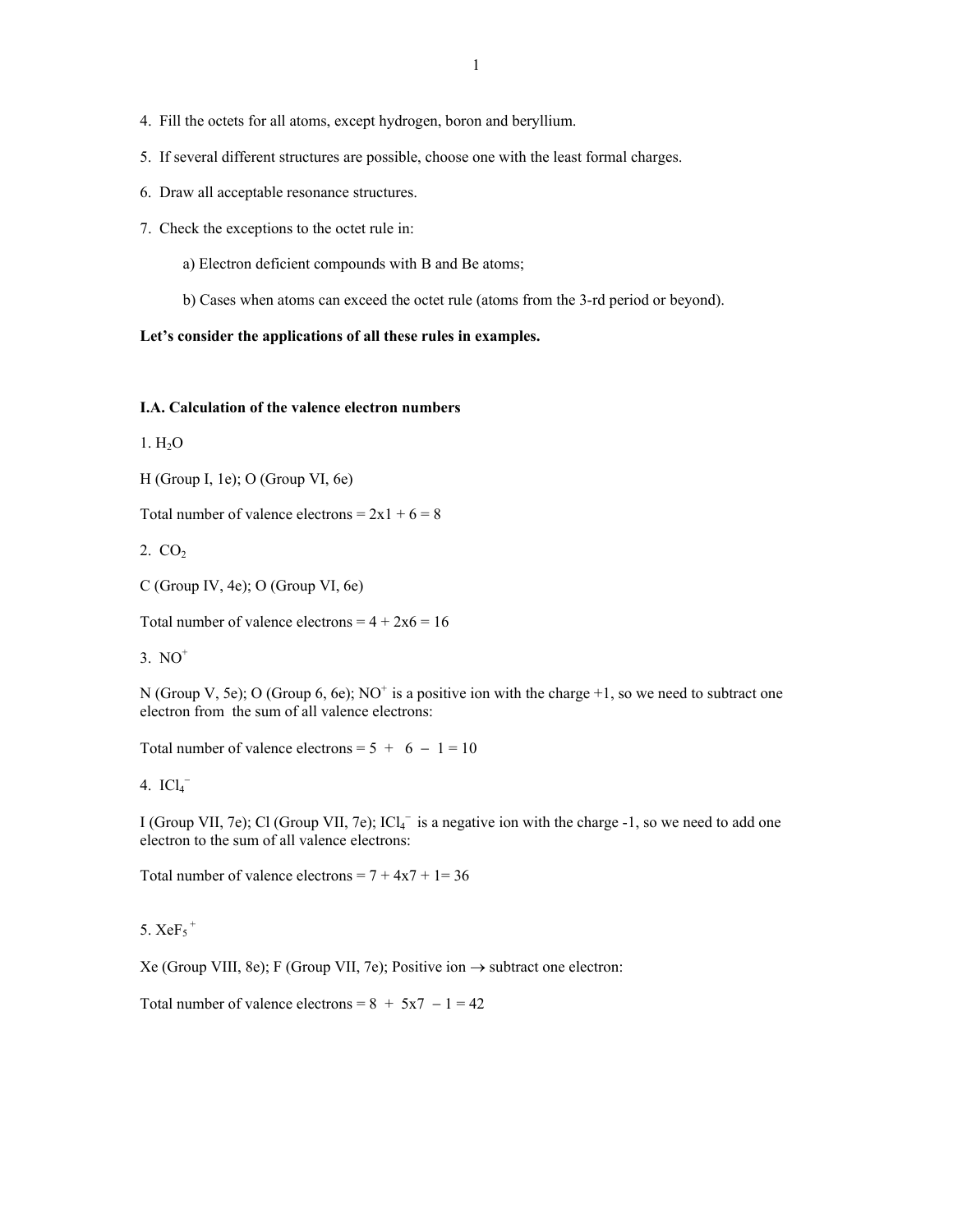### **I.B. The problem of the central atom in the molecular structure**

1. SiCl4

Which atom is the central one? Should the structure of  $SiCl<sub>4</sub>$  have the form

 Cl Cl ⏐ ⏐ Cl ⎯ Si ⎯ Cl or Si ⎯ Cl ⎯ Cl ? ⏐ ⏐ Cl Cl

Let us check the oxidation numbers. The oxidation number for Cl is  $-1$ . Total charge of the molecule = 0 (it is neutral). So, the oxidation number of Si is :  $0 - (-4) = +4$ . It is larger than the oxidation number of Cl; therefore, it indicates that Si is the central atom of the molecular structure.

2. XeF4. Which atom is the central atom of the molecular structure: Xe or F?



Check the oxidation numbers. It is  $-1$  for fluorine; Xe $F_4$  is a neutral molecule, so the oxidation number for Xe:  $0 - (-4) = +4$ . It is larger for Xe, so Xe is the central atom in the molecular structure.

#### **I.C. How to arrange valence electrons in the octet around atoms**

1. Lewis structure of SiCl4.

We already know that Si is the central atom in the structure (see above). Let us try to arrange an octet of electrons around each atom in the molecule.

**1-st step:** Calculate the number of the valence electrons in each atom of the molecule.

Si (Group IV, 4e), Cl (Group VII, 7e).

**2-nd step**: Arrange all valence electrons of the atom around it.

$$
\begin{array}{c}\n \cdot \cdot \cdot \\
 \cdot \cdot \cdot \\
 \cdot \cdot \cdot \\
 \cdot \cdot \cdot \cdot \cdot \\
 \cdot \cdot \cdot \\
 \cdot \cdot \cdot \\
 \cdot \cdot \cdot\n \end{array}
$$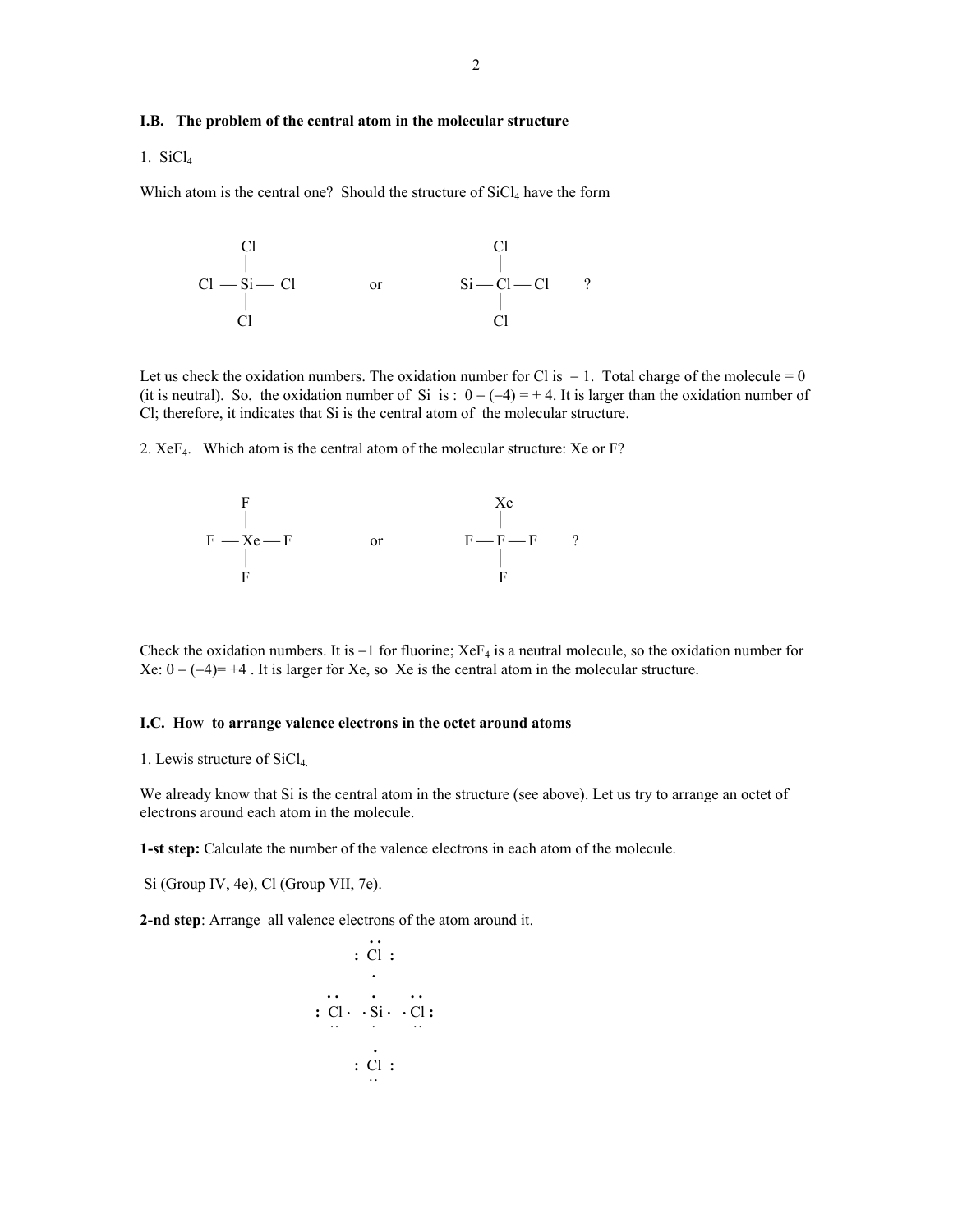**3-rd step:** Use one electron from Cl and one from Si to construct a single bond for each side of Si. All atoms will satisfy the octet rule.

$$
\begin{array}{c}\n \cdot \stackrel{\cdot \cdot}{\cdot} \\
 \cdot \stackrel{\cdot \cdot}{\cdot} \\
 \cdot \stackrel{\cdot \cdot}{\cdot} \\
 \cdot \stackrel{\cdot \cdot}{\cdot} \\
 \cdot \stackrel{\cdot \cdot}{\cdot} \\
 \cdot \stackrel{\cdot \cdot}{\cdot} \\
 \cdot \stackrel{\cdot \cdot}{\cdot} \\
 \cdot \stackrel{\cdot \cdot}{\cdot} \\
 \cdot \stackrel{\cdot \cdot}{\cdot} \\
 \cdot \stackrel{\cdot \cdot}{\cdot} \\
 \cdot \stackrel{\cdot \cdot}{\cdot} \\
 \cdot \stackrel{\cdot \cdot}{\cdot} \\
 \cdot \stackrel{\cdot \cdot}{\cdot} \\
 \cdot \stackrel{\cdot \cdot}{\cdot} \\
 \cdot \stackrel{\cdot \cdot}{\cdot} \\
 \cdot \stackrel{\cdot \cdot}{\cdot} \\
 \cdot \stackrel{\cdot \cdot}{\cdot} \\
 \cdot \stackrel{\cdot \cdot}{\cdot} \\
 \cdot \stackrel{\cdot \cdot}{\cdot} \\
 \cdot \stackrel{\cdot \cdot}{\cdot} \\
 \cdot \stackrel{\cdot \cdot}{\cdot} \\
 \cdot \stackrel{\cdot \cdot}{\cdot} \\
 \cdot \stackrel{\cdot \cdot}{\cdot} \\
 \cdot \stackrel{\cdot \cdot}{\cdot} \\
 \cdot \stackrel{\cdot \cdot}{\cdot} \\
 \cdot \stackrel{\cdot \cdot}{\cdot} \\
 \cdot \stackrel{\cdot \cdot}{\cdot} \\
 \cdot \stackrel{\cdot \cdot}{\cdot} \\
 \cdot \stackrel{\cdot \cdot}{\cdot} \\
 \cdot \stackrel{\cdot \cdot}{\cdot} \\
 \cdot \stackrel{\cdot \cdot}{\cdot} \\
 \cdot \stackrel{\cdot \cdot}{\cdot} \\
 \cdot \stackrel{\cdot \cdot}{\cdot} \\
 \cdot \stackrel{\cdot \cdot}{\cdot} \\
 \cdot \stackrel{\cdot \cdot}{\cdot} \\
 \cdot \stackrel{\cdot \cdot}{\cdot} \\
 \cdot \stackrel{\cdot \cdot}{\cdot} \\
 \cdot \stackrel{\cdot \cdot}{\cdot} \\
 \cdot \stackrel{\cdot \cdot}{\cdot} \\
 \cdot \stackrel{\cdot \cdot}{\cdot} \\
 \cdot \stackrel{\cdot \cdot}{\cdot} \\
 \cdot \stackrel{\cdot \cdot}{\cdot} \\
 \cdot \stackrel{\cdot \cdot}{\cdot} \\
 \cdot \stackrel{\cdot \cdot}{\cdot} \\
 \cdot \stackrel{\cdot \cdot}{\cdot} \\
 \cdot \stackrel{\cdot \cdot}{\cdot} \\
 \cdot \stackrel{\cdot \cdot}{\cdot} \\
 \cdot \stackrel{\cdot \cdot}{\cdot} \\
 \cdot \stackrel{\cdot \cdot}{\cdot} \\
 \cdot \stackrel{\cdot \cdot}{\cdot} \\
 \cdot \stackrel{\cdot \cdot}{\cdot} \\
 \cdot \stackrel{\cdot \cdot}{\cdot} \\
 \cdot \stackrel{\cdot \cdot}{\cdot} \\
 \cdot \stackrel{\cdot \cdot}{
$$

2. Lewis structure of  $CF_4$ .

First, we need to decide which atom is the central one. Count the oxidation numbers of the atoms. For fluorine it is −1; CF4 molecule is neutral, therefore, the oxidation state of carbon is + 4. It is larger for fluorine, so carbon is the central atom in the molecular structure.

**1-st step:** Count the number of the valence electrons in the atoms. C (Group IV, 4e); F(Group VII, 7e).

**2-nd step**: Arrange all these electrons around their atoms:

 **. . :** F **:**  <sup>⋅</sup> **. . . . . :** F <sup>⋅</sup><sup>⋅</sup> C <sup>⋅</sup><sup>⋅</sup> F **: . . . . . . :** F **: . .**

**3-rd step:** Use one electron from the F atom and one from the C atom to construct a single bond for each side of the carbon atom C. All atoms satisfy the octet rule.

$$
\begin{array}{c}\n \cdot \cdot \cdot \\
 \cdot \cdot \cdot F = \cdot \\
 \cdot \cdot F = \cdot \\
 \cdot \cdot F = \cdot \\
 \cdot \cdot F = \cdot \\
 \cdot \cdot \cdot\n \end{array}
$$

#### **I.D. Hydrogen atoms in molecules**

1. H2 (hydrogen molecule)

H (Group 1, 1e). Lewis structure:  $H \cdot H$  or  $H \rightarrow H$ ; No octet rule (hydrogen does not have enough electrons to satisfy the octet rule).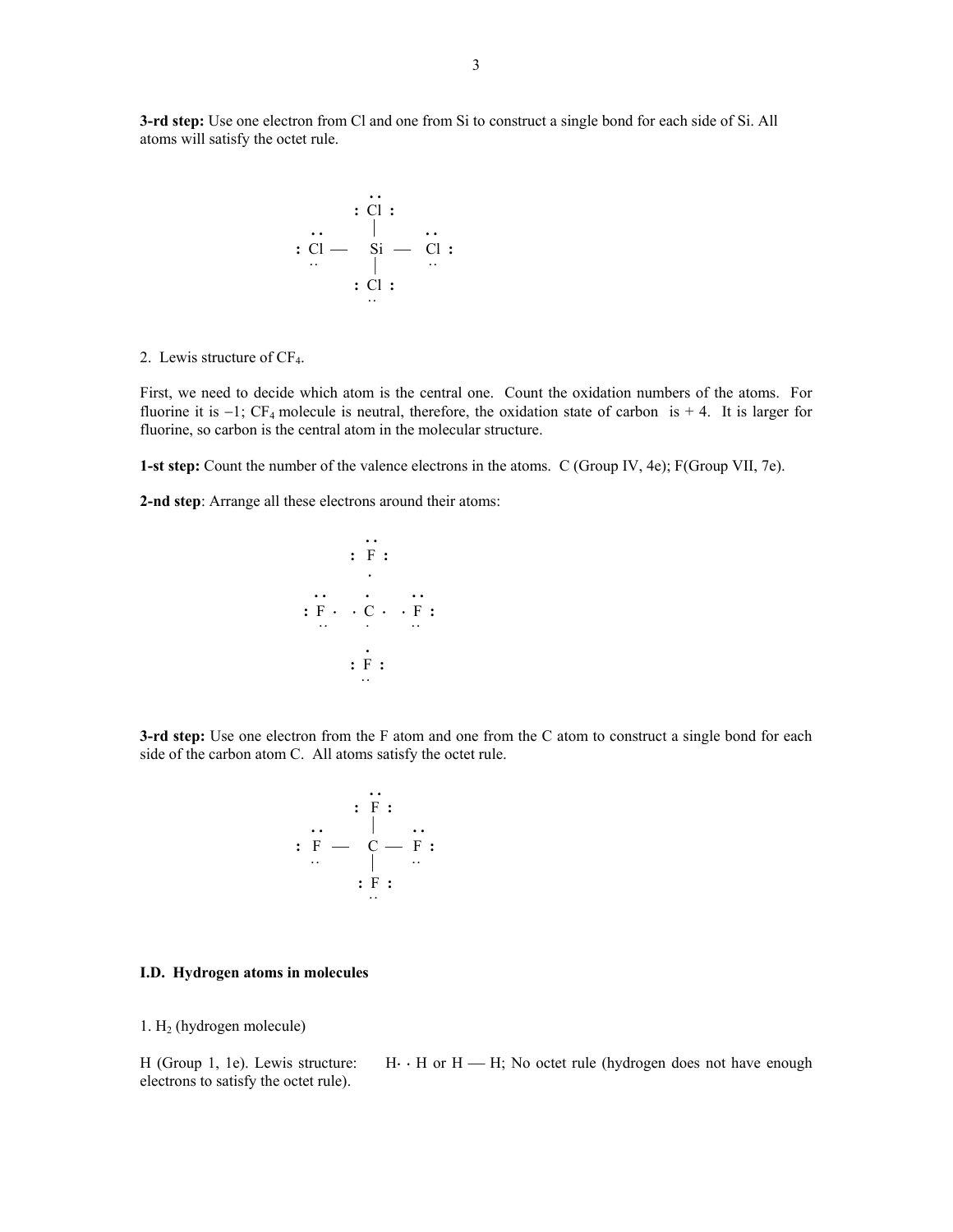#### $2. NH<sub>3</sub>$  (ammonia)

N(Group V, 5e), H(Group 1, 1e). Oxidation numbers: H : +1, N : −3. So, nitrogen is the central atom in the molecular structure.

$$
\begin{array}{cccc}\n & \cdots & \cdots & \cdots \\
 & \cdots \cdot & \cdots & \cdots & \cdots \\
 & \ddots & \cdots & \cdots & \cdots \\
 & \ddots & \cdots & \cdots & \cdots \\
 & \cdots & \cdots & \cdots & \cdots \\
 & \cdots & \cdots & \cdots & \cdots\n\end{array}
$$

Octet for the nitrogen atom. No octet for the hydrogen atoms.

#### 3.  $C_2H_5$  OH (ethanol).

In complex molecules hydrogen atoms are usually the terminal atoms.

$$
\begin{array}{c|c}\n & H & H \\
 & | & | & \dots \\
 & H-C-C-O-H \\
 & | & | & \dots \\
 & H & H\n\end{array}
$$

As you can see from the Lewis structure of ethanol, there are octets around carbon and oxygen atoms, but no octets for hydrogen atoms.

#### **I. E. Formal charges.**

**When drawing Lewis structures, it is possible to come up with more than one arrangement of atoms, bonds and lone pairs of electrons that satisfy the octet rule. How can you check which one is the preferred Lewis structure?** 

**Usually it helps to assign formal charges to the atoms** using the following formula:



Formal charge assignment is an electron bookkeeping system. The formal charges do not necessarily represent the actual charges on the atoms. But they are very helpful when you need to choose between two probable Lewis structures of the same molecule.

# **THE PREFERABLE LEWIS STRUCTURE WILL BE THE ONE WITH THE LEAST FORMAL CHARGES.**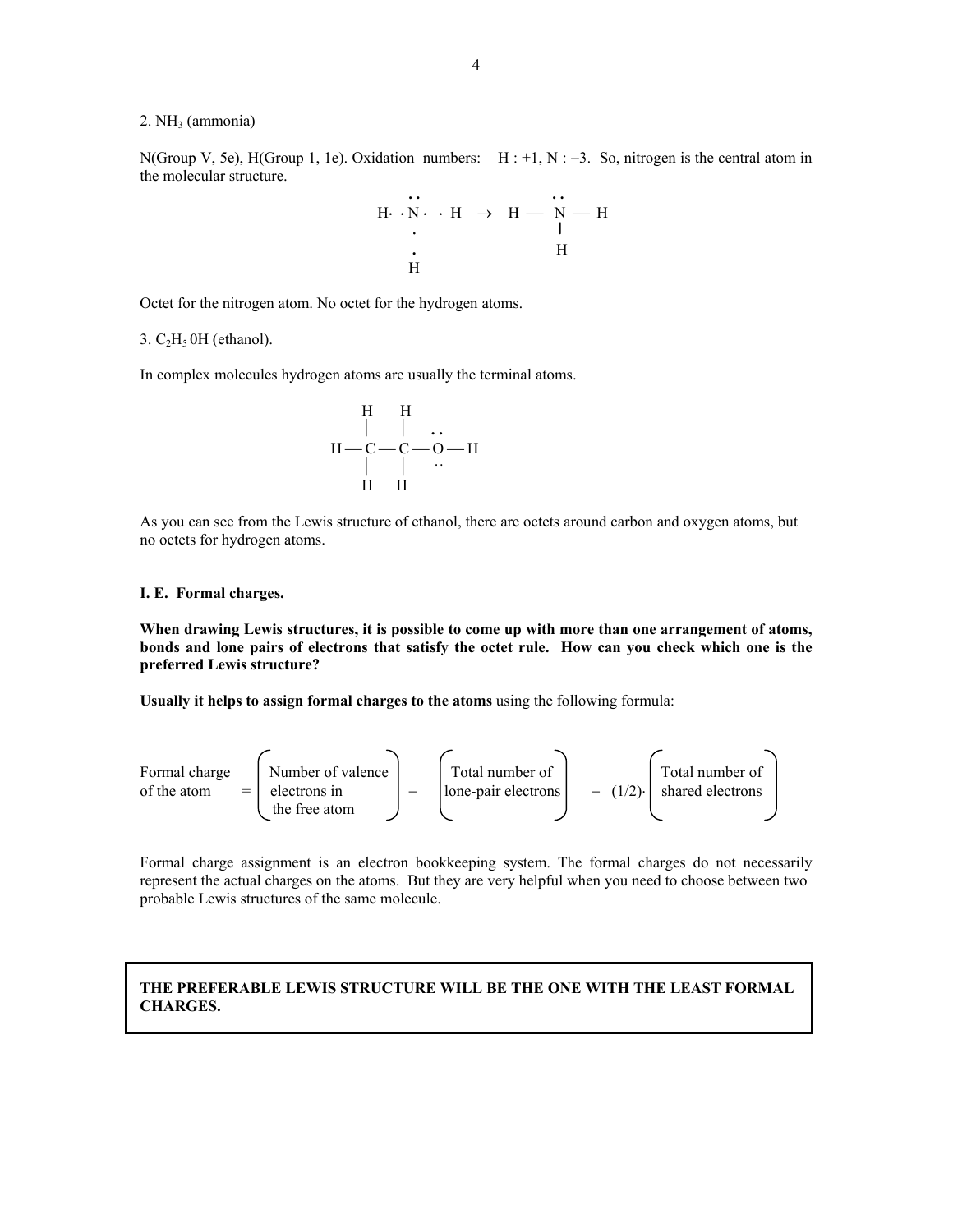### **EXAMPLES.**

1.  $H_2O_2$  (Hydrogen peroxide).

H (Group 1, 1e); O (Group VI, 6e). Total number of electrons =  $2x1 + 2x6 = 14$ 

Lewis structure:

.



**Question:** Which variant is the real molecular structure of hydrogen peroxide? To find the answer, let us calculate the formal charges for each molecular structure variant.



All formal charges are zero in this molecular structure.



Now we can see that the first variant is the preferred molecular structure because the formal charges are zero for all atoms. Experiments confirm this conclusion: the real molecular structure of hydrogen peroxide is the first one.

#### **I.F. Resonance molecular structures.**

For many molecules and ions, we can draw two or more satisfactory Lewis structures with no difference between them from the point of view of formal charge. How should we choose the right structure in this case? Let us discuss it with the following example:  $NO_2^-$  ion.

Total number of valence electrons in neutral NO<sub>2</sub> molecule:

N: (Group V, 5e); O: (Group VI, 6e).  $5e + 2x6e + 1e$  (it is a negative ion) =18e

Oxidation numbers. First consider the neutral molecule NO<sub>2</sub>. It has an oxidation number of −2 for oxygen atoms; the total charge of  $NO<sub>2</sub>$  is zero, so the oxidation number for the nitrogen atom is +4.

 $|+4| > |-1|$ , so the nitrogen atom is the central atom of the NO<sub>2</sub> molecular structure.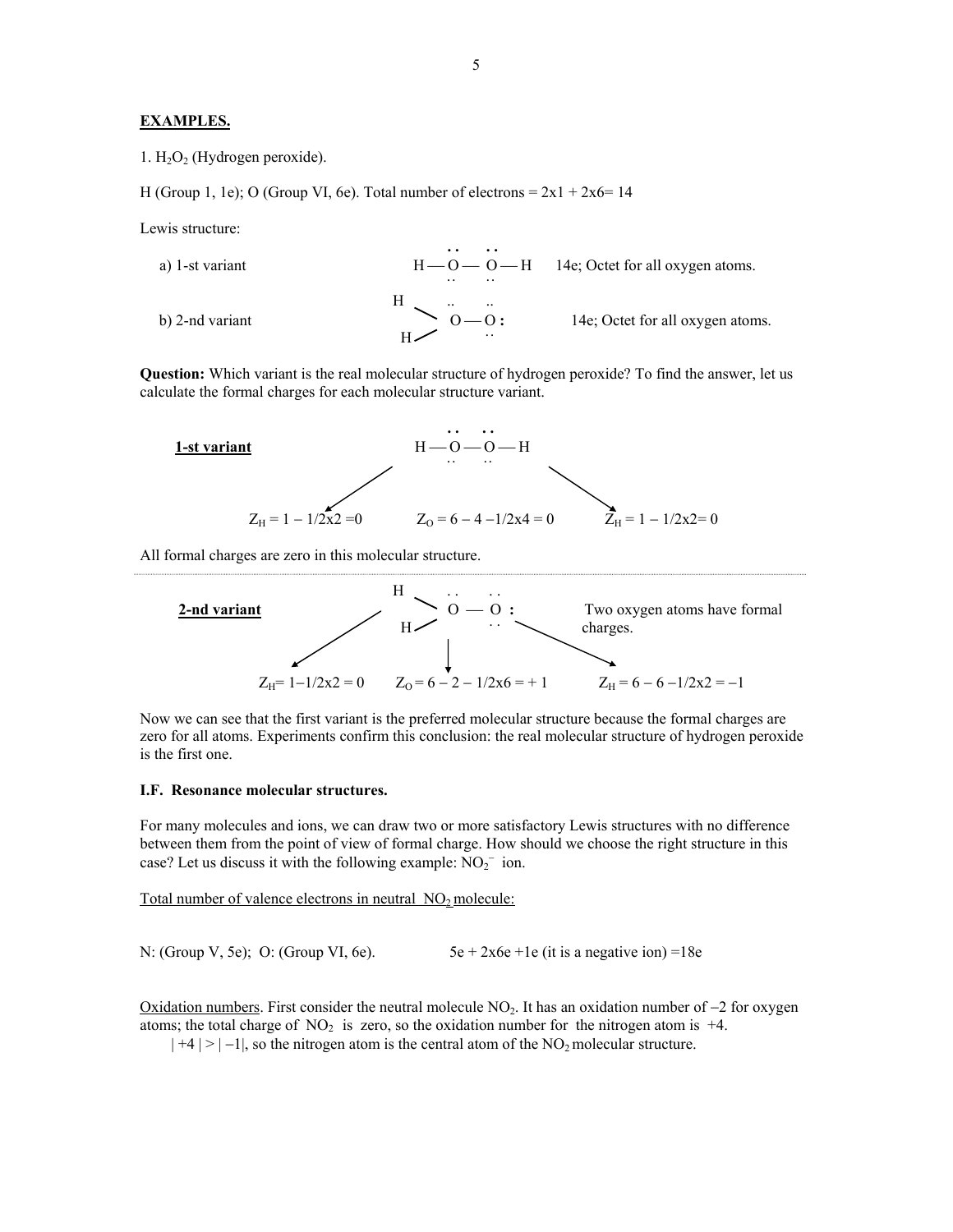Octet assignment. Put the additional electron ( $NO_2$ <sup>-</sup> is a negative ion!) on the central atom.



Draw the molecular structure using the concept of VSEPR theory about electron-electron repulsion. For example, as a beginning structure to consider, we can draw



It is not the best possible structure because we don't have an octet of electrons around nitrogen atom. So, let us take two electrons from the oxygen atom and use them to construct a double bond between the oxygen and nitrogen atoms.



As you can see, the last structure is much better because it has an octet around all atoms. Nevertheless, there is a real problem with it: why should this double bond be mandatory at the left side of the structure? Can it be at the right side? Of course: there is nothing special about left or right sides. Let us do it:



Actually, we can not choose between these two structures: there is no preference between them. So, in reality, both of them can exist simultaneously. That is why the real molecular structure of the  $NO_2^-$  ion has the features of both of these structures and is represented as:



Thus, in reality the molecular structure of the  $NO<sub>2</sub><sup>-</sup>$  ion does not have double or single bonds between the oxygen and nitrogen atoms. It has two bonds that are averaged between single and double bonds (dotted lines in the last structure). These kind of structural effects are called **resonance molecular structures**.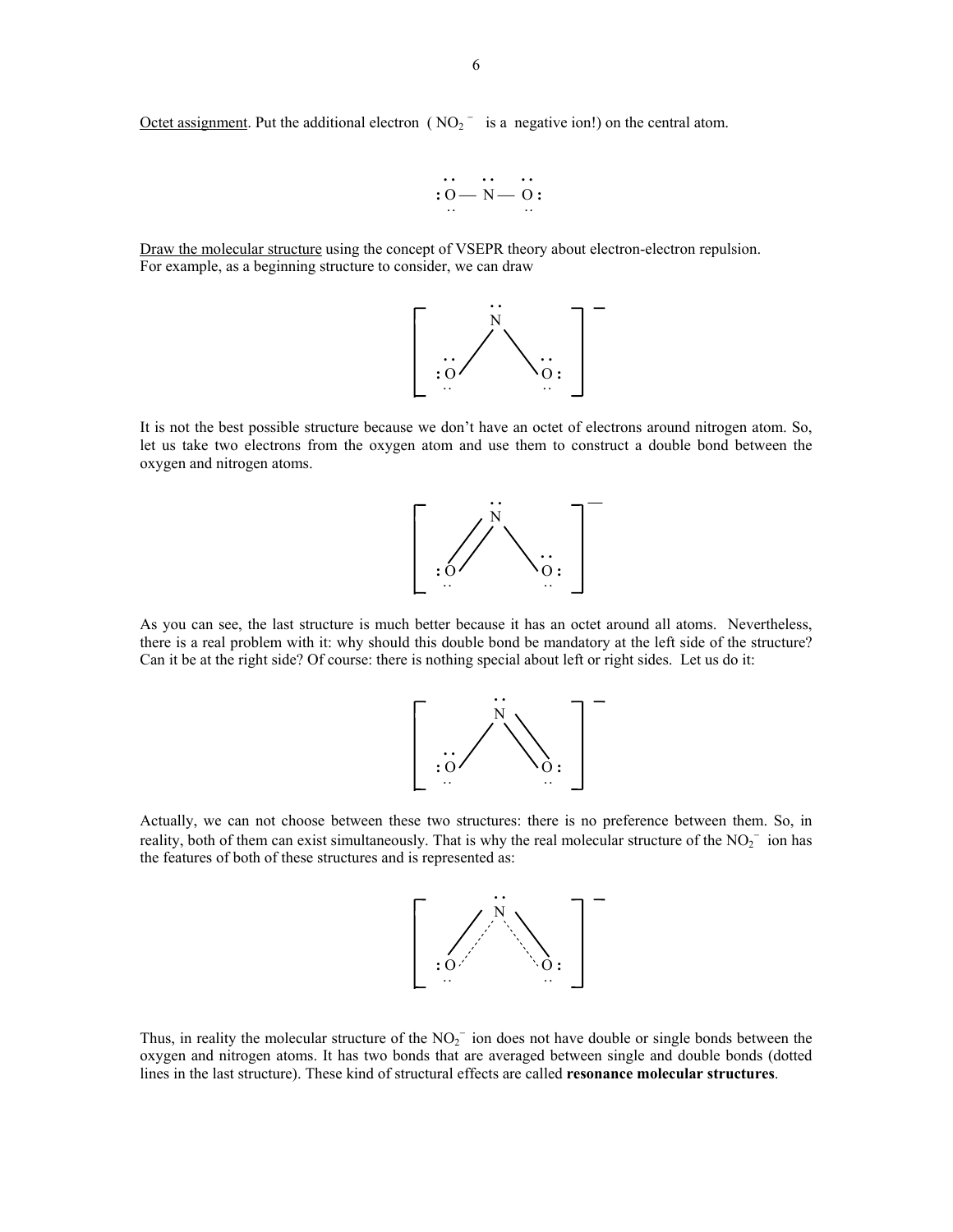### **I.G. Atoms that exceed the octet rule**

Exceeding of the octet rule is observed only for the elements in period 3 and beyond. These elements will usually be the central atoms of the molecular structure, with the number of valence electrons more than eight. All "extra" electrons can be arranged as lone pairs around these elements. This sort of valence electrons arrangement is called an **expanded electron shell.** Let us consider this effect in examples.

### **Examples.**

 $1.$  RnCl<sub>2</sub>.

Number of valence electrons.

Rn (Group VIII, 8e), Cl (Group VII, 7e). So, the total number of valence electrons is:  $8e + 2x7e = 22e$ .

#### Oxidation numbers

Cl: always  $-1$ ; the RnCl<sub>2</sub> molecule is neutral, so the oxidation number of Rn is  $0 - (-2) = +2$ . It is larger than for the chlorine atom, so radon is the central atom in the molecular structure.

Lewis structure

$$
\begin{array}{ccc}\n\cdots & \cdots & \cdots \\
\vdots & \vdots & \ddots & \vdots \\
\vdots & \vdots & \ddots & \vdots\n\end{array}
$$

Let us use one electron from the chlorine atom and one from the radon atom to arrange single bonds between them:

$$
C1 - \frac{1}{2} \cdot \frac{1}{2} \cdot \frac{1}{2} \cdot \frac{1}{2} \cdot \frac{1}{2} \cdot \frac{1}{2} \cdot \frac{1}{2} \cdot \frac{1}{2} \cdot \frac{1}{2} \cdot \frac{1}{2} \cdot \frac{1}{2} \cdot \frac{1}{2} \cdot \frac{1}{2} \cdot \frac{1}{2} \cdot \frac{1}{2} \cdot \frac{1}{2} \cdot \frac{1}{2} \cdot \frac{1}{2} \cdot \frac{1}{2} \cdot \frac{1}{2} \cdot \frac{1}{2} \cdot \frac{1}{2} \cdot \frac{1}{2} \cdot \frac{1}{2} \cdot \frac{1}{2} \cdot \frac{1}{2} \cdot \frac{1}{2} \cdot \frac{1}{2} \cdot \frac{1}{2} \cdot \frac{1}{2} \cdot \frac{1}{2} \cdot \frac{1}{2} \cdot \frac{1}{2} \cdot \frac{1}{2} \cdot \frac{1}{2} \cdot \frac{1}{2} \cdot \frac{1}{2} \cdot \frac{1}{2} \cdot \frac{1}{2} \cdot \frac{1}{2} \cdot \frac{1}{2} \cdot \frac{1}{2} \cdot \frac{1}{2} \cdot \frac{1}{2} \cdot \frac{1}{2} \cdot \frac{1}{2} \cdot \frac{1}{2} \cdot \frac{1}{2} \cdot \frac{1}{2} \cdot \frac{1}{2} \cdot \frac{1}{2} \cdot \frac{1}{2} \cdot \frac{1}{2} \cdot \frac{1}{2} \cdot \frac{1}{2} \cdot \frac{1}{2} \cdot \frac{1}{2} \cdot \frac{1}{2} \cdot \frac{1}{2} \cdot \frac{1}{2} \cdot \frac{1}{2} \cdot \frac{1}{2} \cdot \frac{1}{2} \cdot \frac{1}{2} \cdot \frac{1}{2} \cdot \frac{1}{2} \cdot \frac{1}{2} \cdot \frac{1}{2} \cdot \frac{1}{2} \cdot \frac{1}{2} \cdot \frac{1}{2} \cdot \frac{1}{2} \cdot \frac{1}{2} \cdot \frac{1}{2} \cdot \frac{1}{2} \cdot \frac{1}{2} \cdot \frac{1}{2} \cdot \frac{1}{2} \cdot \frac{1}{2} \cdot \frac{1}{2} \cdot \frac{1}{2} \cdot \frac{1}{2} \cdot \frac{1}{2} \cdot \frac{1}{2} \cdot
$$

Formal charges



Therefore, all formal charges are zero: the molecular structure is quite good. But notice: there is no octet rule around the radon atom. We can do it with radon because this is an element of the sixth period; it can have an expanded valence shell.

## **WHEN YOU NEED TO EXCEED THE OCTET RULE, PLACE THE EXTRA ELECTRONS ON THE CENTRAL ATOM OF THE MOLECULAR STRUCTURE**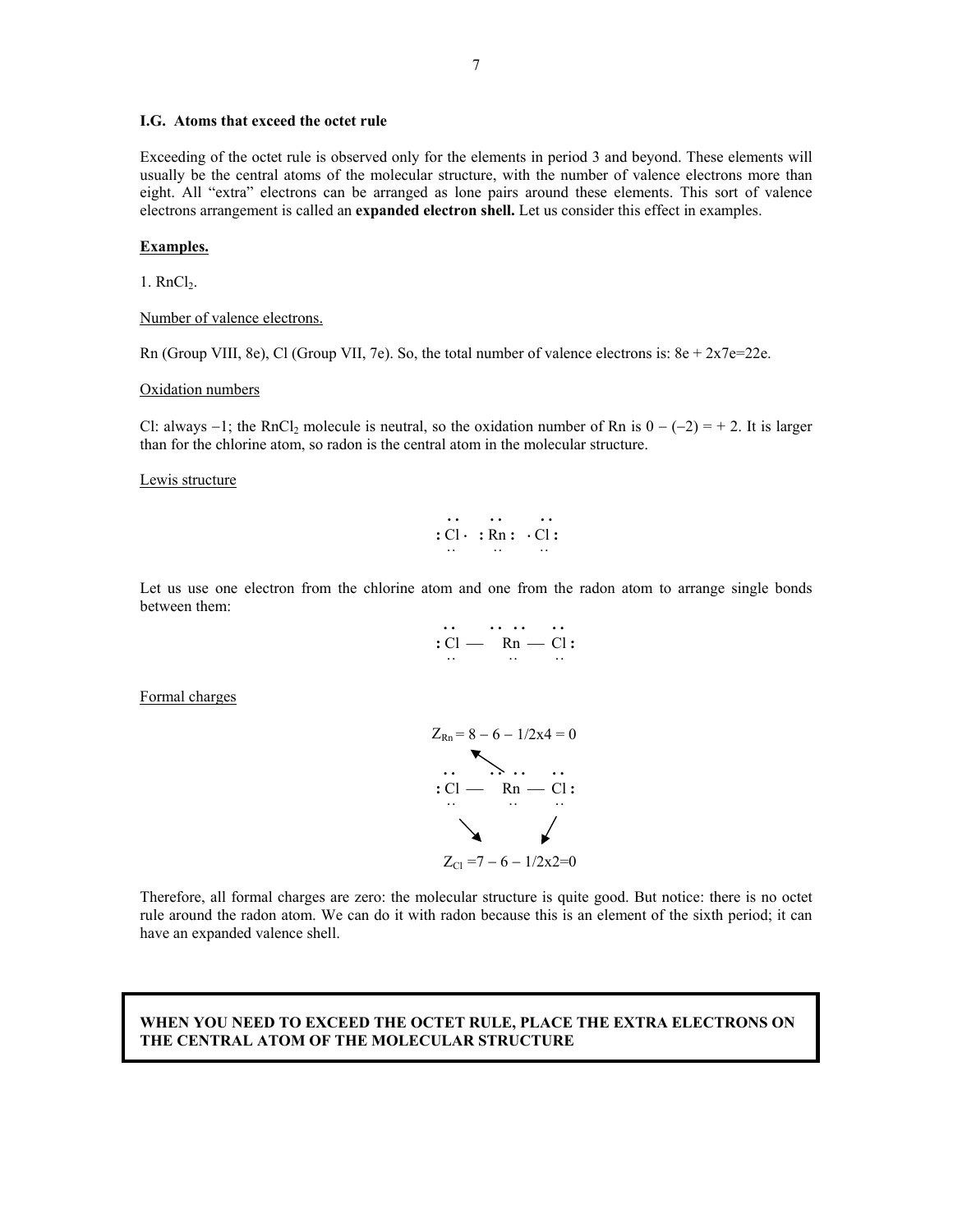#### **II. MOLECULAR SHAPES**

#### **II. A. Electron and molecular geometries**

The basic mechanism behind the forming of molecular shapes is the electron pairs' repulsion that happens because all electron pairs in atoms have the same (negative) charge. Shared and lone electron pairs in molecules repel each other and try to find such a configuration in space that allows them to be as much apart as they can. Nuclei of atoms (which are charged positively) also repel each other, but attract all electron pairs back. As a result of this repulsion/attraction process, all atoms along with shared and lone electron pairs in the molecules arrange themselves in several very stable geometrical structures with minimal repulsion, called **molecular shapes**. These molecular shapes may have relatively simple geometry and be in a plane (as linear, angular, triangle or square planar molecular shapes are) or they may have much more complicated forms (as, for example, tetra- or octahedron or square bipyramid).

It is very important to mention that there are two kinds of geometry in molecules. One is the electron pairs' geometry. It depends on the number of all electron pairs (shared and lone) in the molecule. Each lone electron pair, and each single, double or triple bond in the molecule can be considered as one "stick" in the frame of the electron geometry. Using this idea, we can transform the Lewis structure of bonds around each central atom into the 3-dimensional construction of sticks attached to this atom. This kind of molecular construction can be called the **electron pairs' geometry of the molecule**.

The form of the molecular shape depends on the situation at the distant ends of these "sticks". If the molecule has atoms on all these ends, molecular shape around the central atom will be just the same as determined by electron geometry. But in cases when some distant ends of the sticks are empty (which means a lone electron pair), the molecular shape will be different. It will be simpler, because we don't need to consider these empty sticks with lone electron pairs as part of the molecular shape. So we can say that molecular shape is based on the same frame as electron pairs' geometry, but can be the same or simpler than the later because of the presence or absence of lone electron pairs around the central atom of the structure.

To illustrate this idea, let us consider a central atom with three electron pairs around it. Because of the central symmetry, it is obvious that all electron pairs repel each other in such a way that they will arrange themselves in the trigonal planar form (if we connect all distant ends of the bonds):



# **Fig.1. The spatial geometry of three electron pairs bonded to the central atom in the molecular structure.**

What will be the molecular shape of this Lewis structure? To answer this question we need to consider three different variants.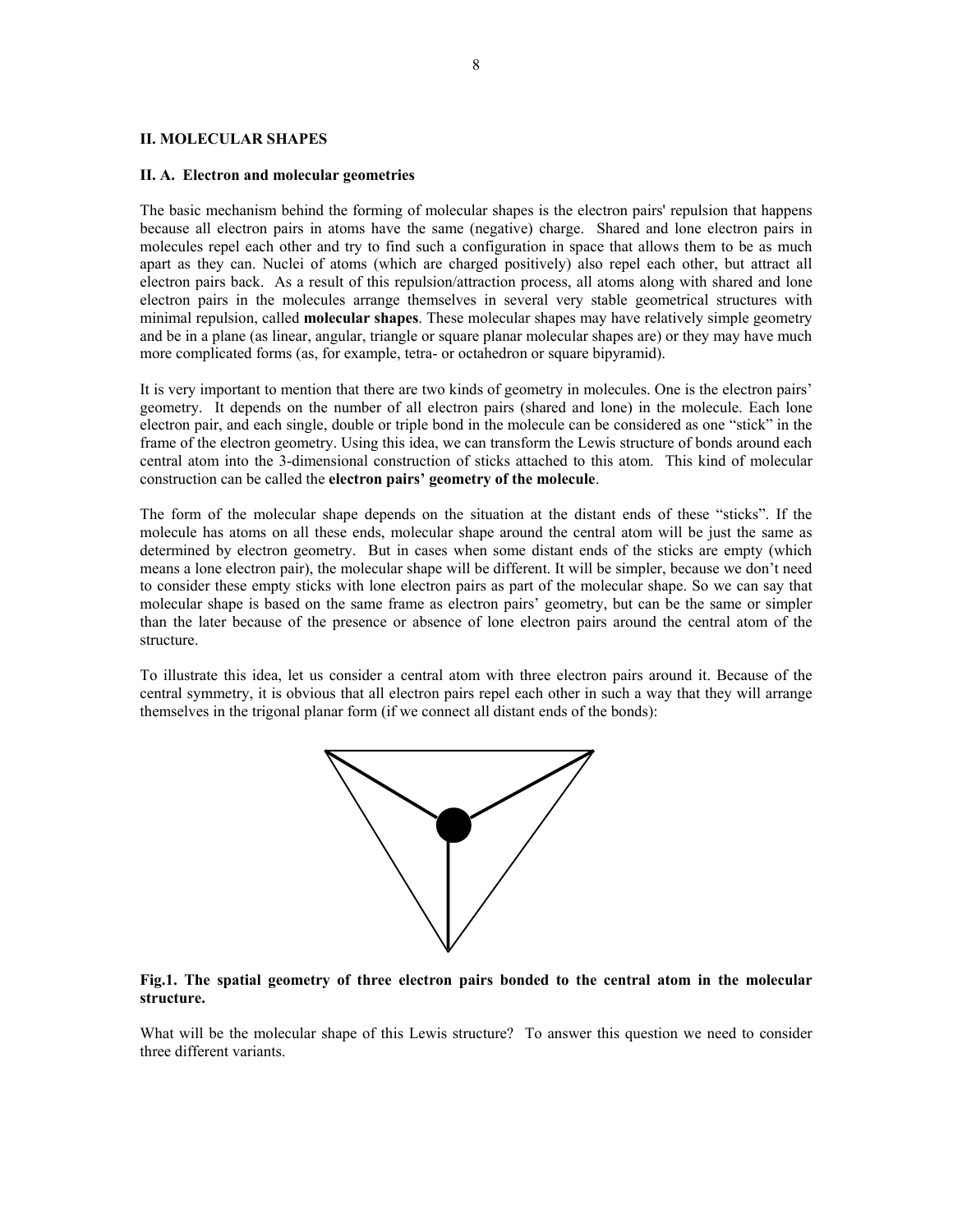

# **Fig. 2. All electron pairs in the molecular structure are bonded to atoms.**

 As you can see from Fig. 2, the molecular shape of the given structure has the same form as the electron geometry: it is also trigonal planar.

**B)** 



**Fig. 3. Only two electron pairs attached to the central atom in the molecule are bonded to atoms. One additional "stick" is a lone electron pair.** 

As it follows from Fig.3, the molecular structure around the central atom now has a different (and simpler) **bent** form. The electron geometry is still the same - trigonal planar.

9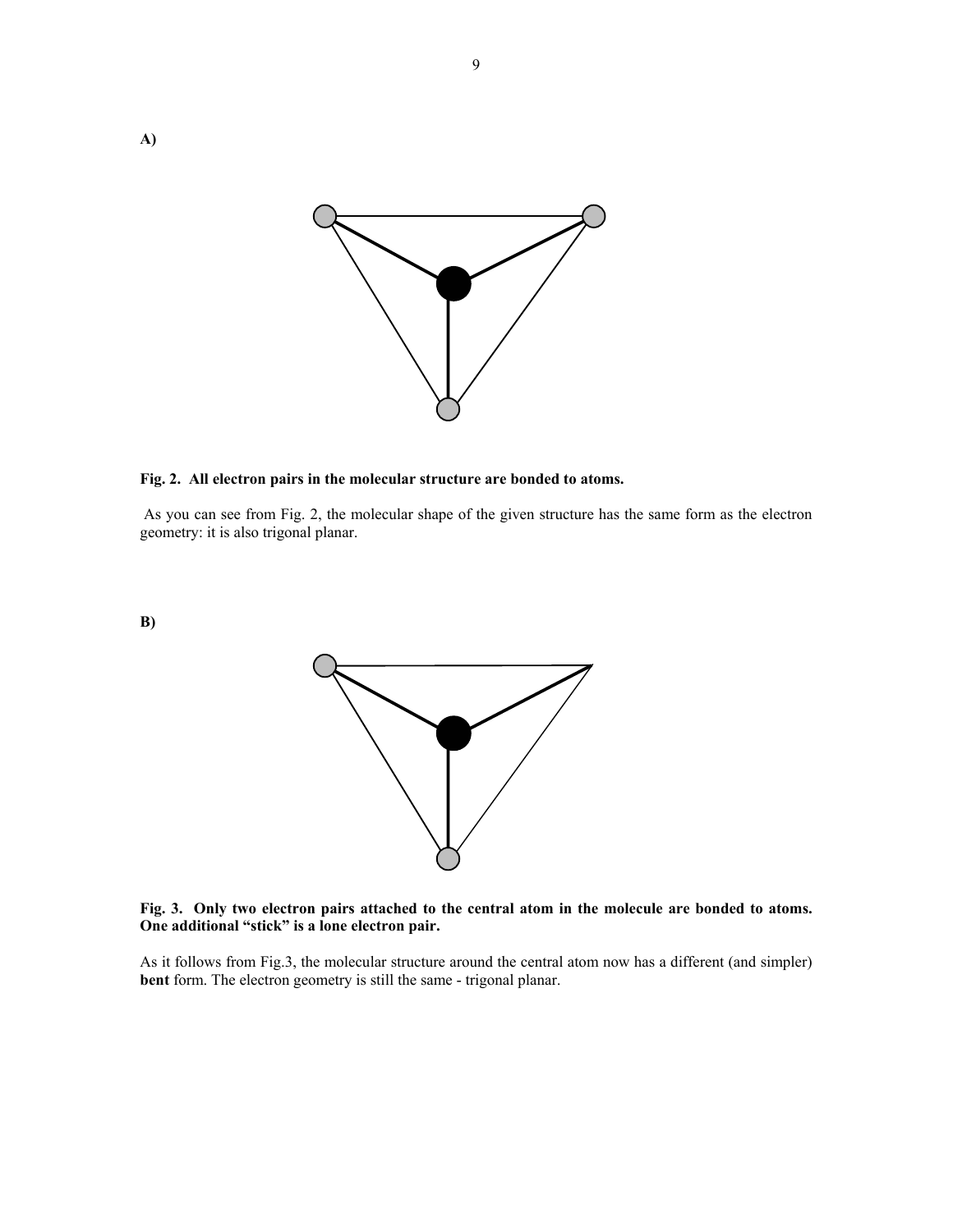

10

### **Fig. 4 Only one electron pair attached to the central atom in the molecule is bonded to the atom. Two additional "sticks" are the lone electron pairs.**

As it follows from the Fig. 4, the molecular structure around the central atom now has the simplest form: it is **linear**. **Notice that the electron geometry is still the same: it is trigonal planar.** 

As you can see from this simple example, the electron pairs' geometry represents the "frame" of the molecular shape. The form of this "frame" depends on the so called **steric number** of the central atom, which is the total number of electron pairs "connected" to the central atom in the molecular structure:

| Steric number, $S =$ The number of atoms | The number of lone pairs on the |
|------------------------------------------|---------------------------------|
| bonded to the central atom, $N_A$        | central atom, LP                |

Below in Table 1 and Fig.5 you will find the list of all possible molecular shapes and their 3-dimensional drawings that correspond to the given combination of the steric number and the given number of atoms bonded to the central atom in the molecular structure.

#### **II.B. 3-D modeling of the molecular structures**

Let's formulate a short manual way how to use Lewis structures for the molecular shape determination.

1. Draw the Lewis structure of the molecule.

2. For each central atom count the steric number S and the number of atoms  $N_A$  bonded to it.

3. Use the steric number S to find the **electron's geometry** around the given central atom from Table 1.

3. Use the combination of S and N<sub>A</sub> numbers to find the **molecular shape** around the given central atom (see **Table 1 of molecular shapes** and its **3-D drawing** in Fig.5 below).

Let's do several examples of 3-D modeling for different molecular structures.

**1. Carbon dioxide, CO2**

| Lewis structure: | $\cdot$ $\cdot$ | $\cdot$ $\cdot$ |
|------------------|-----------------|-----------------|
|                  | . .             | . .             |

For the central atom C: Steric number:  $S=2$ ; The number of atoms bonded to the central atom,  $N_A = 2$ ; The molecular shape based on the combination of  $S=2$ ;  $N_A = 2$  (see table 1): **Linear.**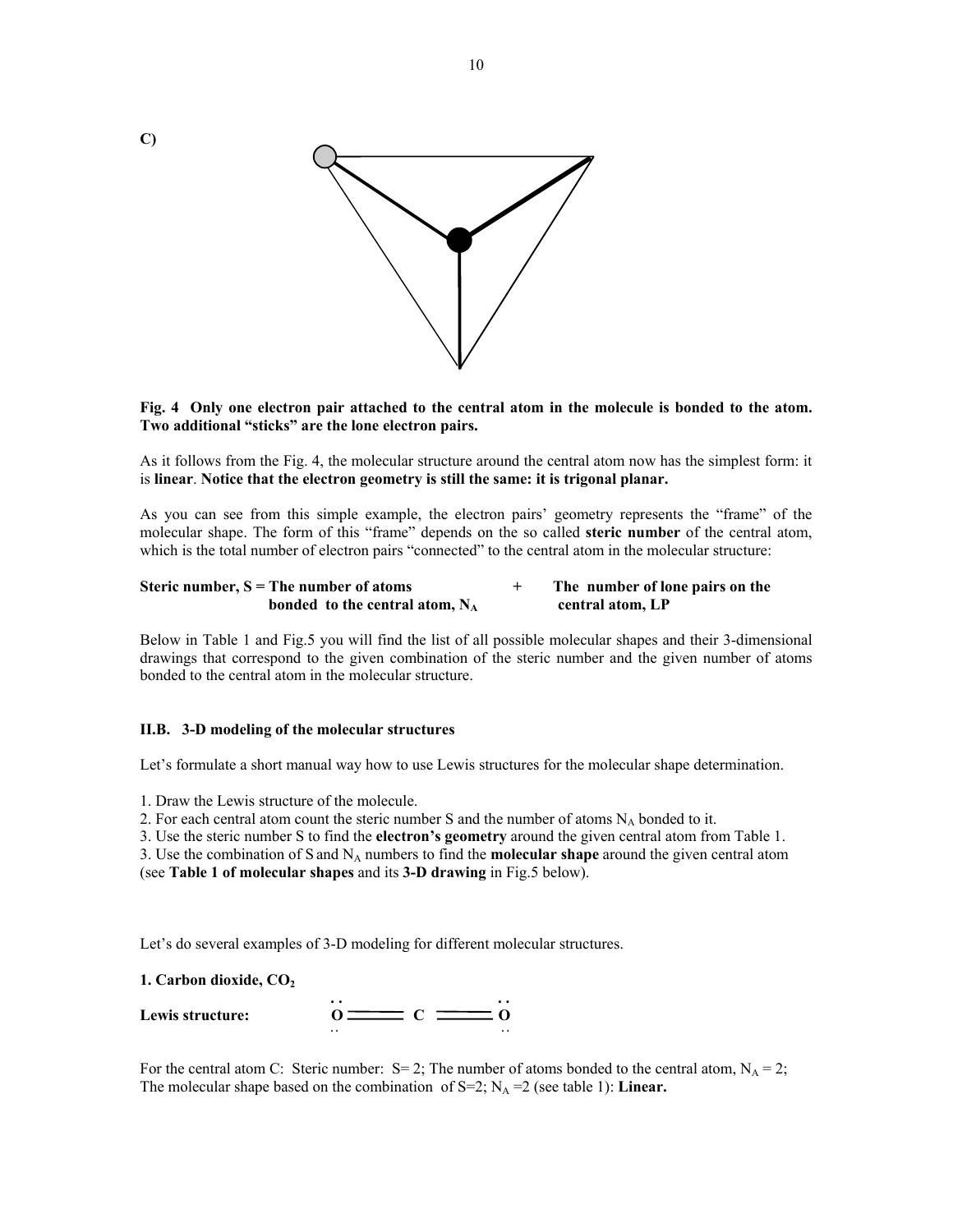3-D drawing of the molecular shape (see Fig 5):

**Lewis structure**:



Steric number: S=3; The number of atoms bonded to the central atom:  $N_A = 3$ . The molecular shape based on the combination of S=3,  $N_A = 3$  (see table 1): **Trigonal planar.**.

3-D drawing of the molecular shape (see Fig 5):



# **3. Water, H2O**.

**Lewis structure:** 

 .. ..  $H - 0 - H$ 

Steric number:  $S = 4$ ; The number of atoms bonded to the central atom:  $N_A = 2$ . The molecular shape based on the combination of  $S=4$ ;  $N_A = 2$  (see table 1): **Angular (bent)**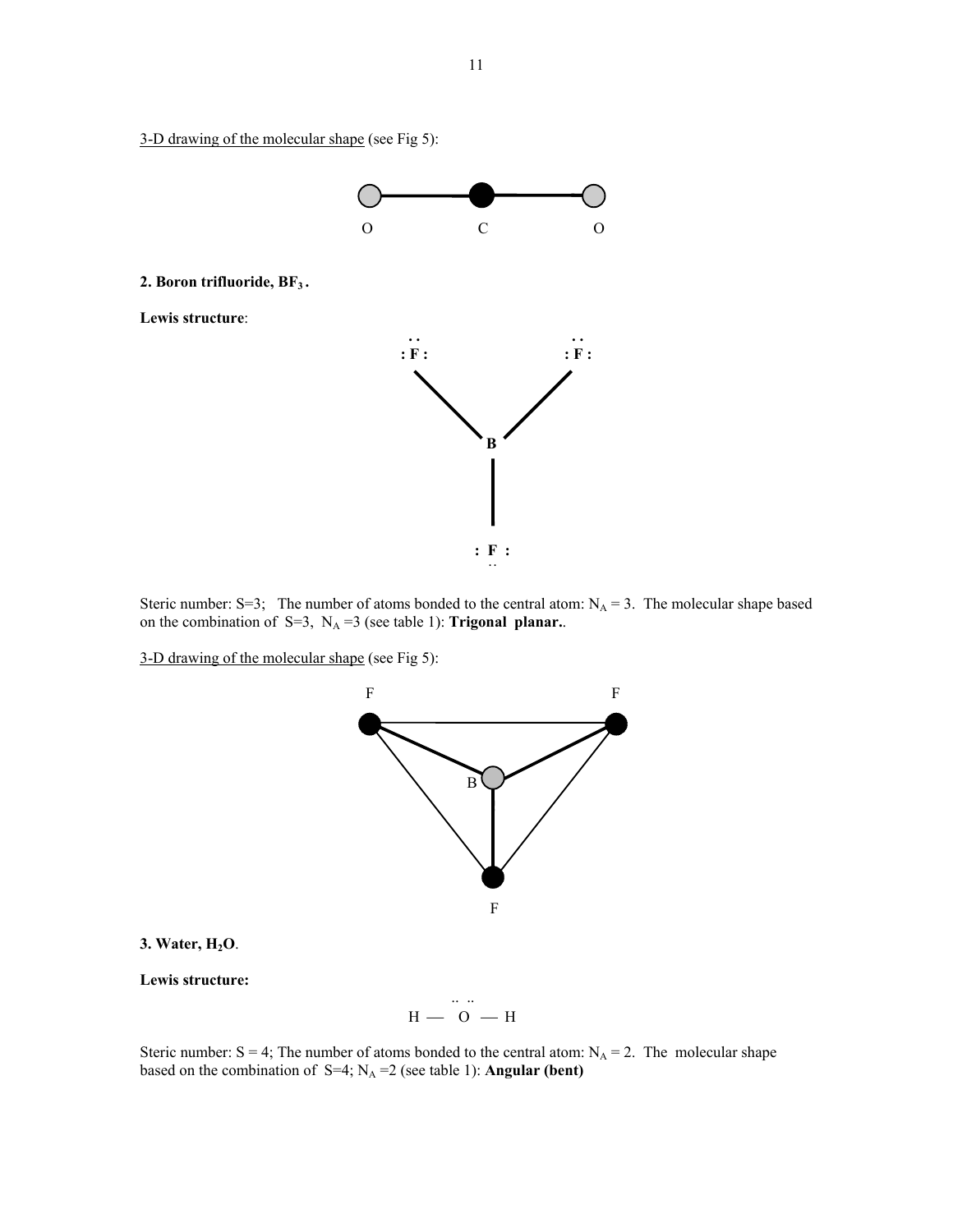3-D drawing of the molecular shape (see Fig 5):



**4. Sulfur tetrafluoride**, **SF4.**



Steric number:  $S = 5$ ; The number of atoms bonded to the central atom:  $N_A = 4$ . The molecular shape based on the combination of  $S=5$ ;  $N_A = 4$  (see table 1): **See-saw**.

3-D drawing of the molecular shape (see Fig 5):

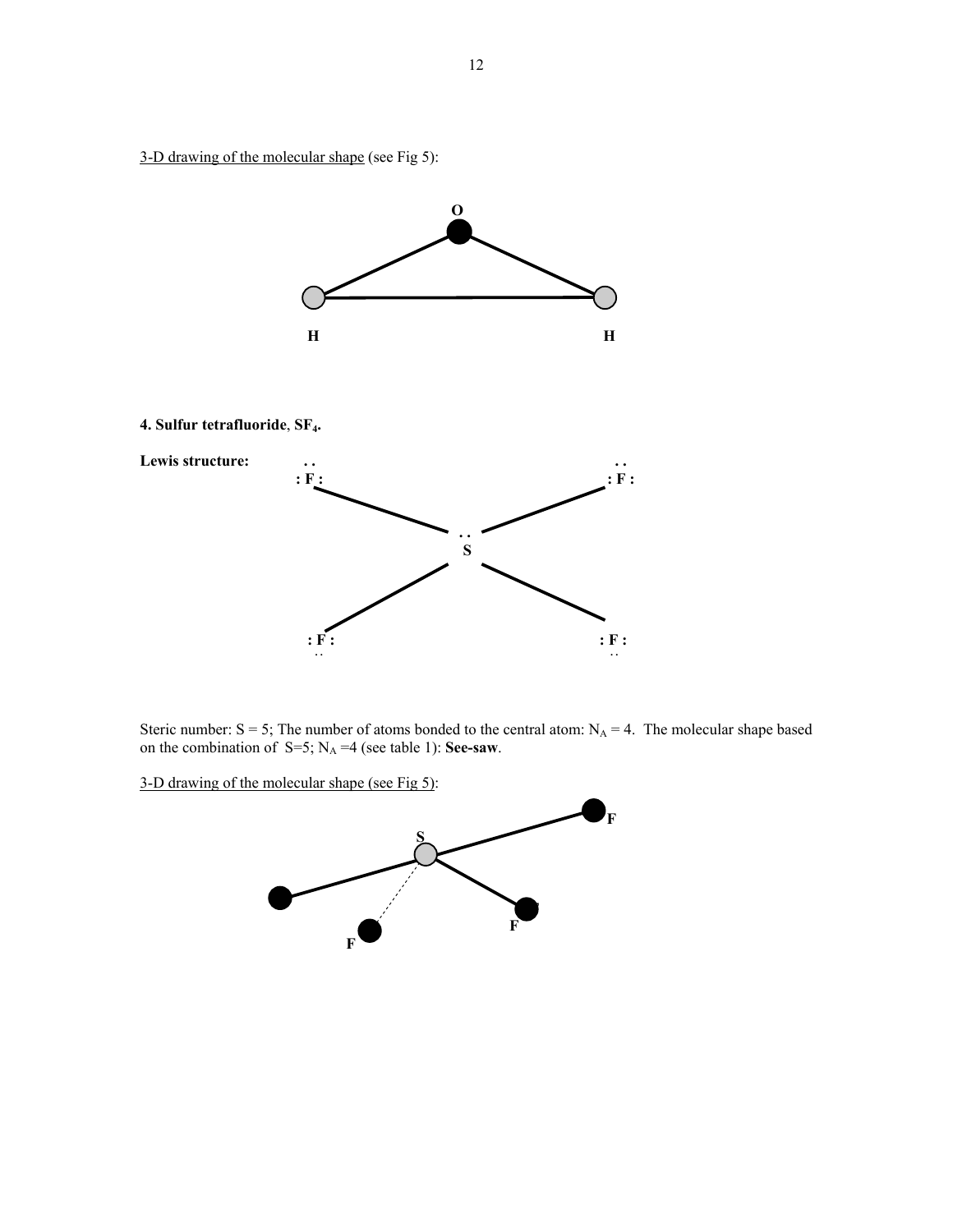| <b>Steric Number S</b>               | The<br>number of                    | The                    |                          |
|--------------------------------------|-------------------------------------|------------------------|--------------------------|
| (Electron's geometry)                | atoms<br>bonded to                  | combination<br>$S/N_A$ | <b>SHAPE OF MOLECULE</b> |
|                                      | the central<br>atom, N <sub>A</sub> |                        |                          |
| $\overline{2}$                       | $\mathbf{1}$                        | 2/1                    | <b>LINEAR (DIATOMIC)</b> |
| (LINEAR)                             | $\overline{2}$                      | 2/2                    | <b>LINEAR</b>            |
|                                      | $\mathbf{3}$                        | 3/3                    | <b>TRIGONAL PLANAR</b>   |
| $\overline{\mathbf{3}}$<br>(TRIGONAL | $\overline{2}$                      | 3/2                    | <b>ANGULAR (BENT)</b>    |
| PLANAR)                              | $\mathbf{1}$                        | 3/1                    | <b>LINEAR (DIATOMIC)</b> |
|                                      | $\overline{\mathbf{4}}$             | 4/4                    | <b>TETRAHEDRAL</b>       |
| $\overline{\mathbf{4}}$              | $\overline{\mathbf{3}}$             | 4/3                    | TRIANGULAR PYRAMIDAL     |
| (TETRAHEDRAL)                        | $\overline{2}$                      | 4/2                    | <b>ANGULAR (BENT)</b>    |
|                                      | $\mathbf{1}$                        | 4/1                    | <b>LINEAR (DIATOMIC)</b> |
|                                      | 5                                   | 5/5                    | TRIANGULAR BIPYRAMIDAL   |
| 5                                    | $\overline{\mathbf{4}}$             | 5/4                    | <b>SEE-SAW</b>           |
|                                      | $\overline{\mathbf{3}}$             | 5/3                    | <b>DISTORTED T-SHAPE</b> |
| (TRIGONAL<br><b>BIPYRAMIDAL)</b>     | $\overline{2}$                      | 5/2                    | <b>LINEAR</b>            |
|                                      | $\mathbf{1}$                        | 5/1                    | <b>LINEAR (DIATOMIC)</b> |
|                                      | 6                                   | 6/6                    | <b>OCTAHEDRAL</b>        |
| 6                                    | 5                                   | 6/5                    | <b>SQUARE PYRAMIDAL</b>  |
| (OCTAHEDRAL)                         | $\overline{\mathbf{4}}$             | 6;4                    | <b>SQUARE PLANAR</b>     |
|                                      | $\overline{\mathbf{3}}$             | $\overline{6/3}$       | <b>DISTORTED T-SHAPE</b> |
|                                      | $\overline{2}$                      | 6/2                    | <b>LINEAR</b>            |
|                                      | $\mathbf{1}$                        | 6/1                    | <b>LINEAR (DIATOMIC)</b> |

# **TABLE 1. LIST OF MOLECULAR SHAPES**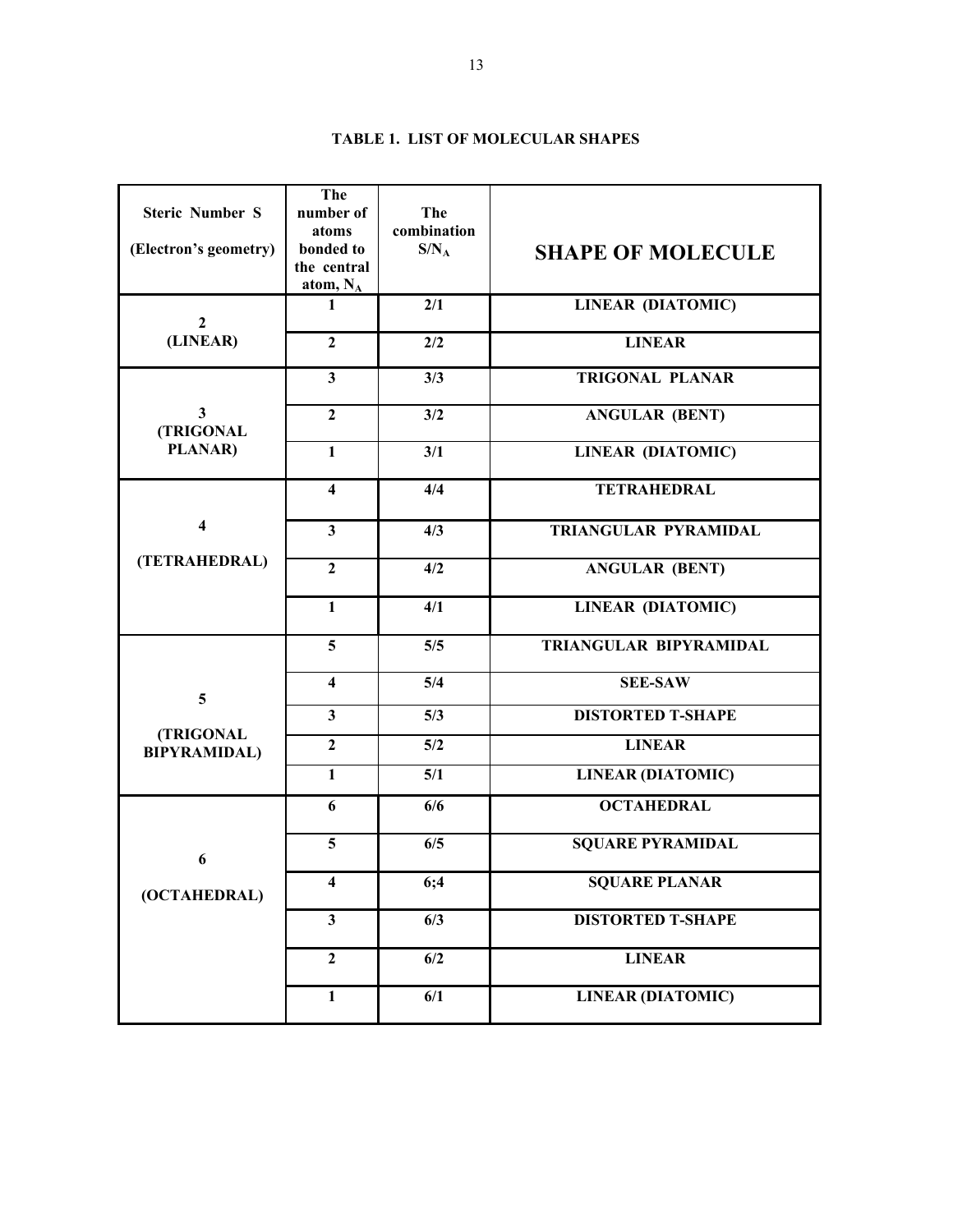

**Steric Numbers, Geometries and the Shapes of Molecules**

**Fig.5. 3-D drawing of molecular shapes**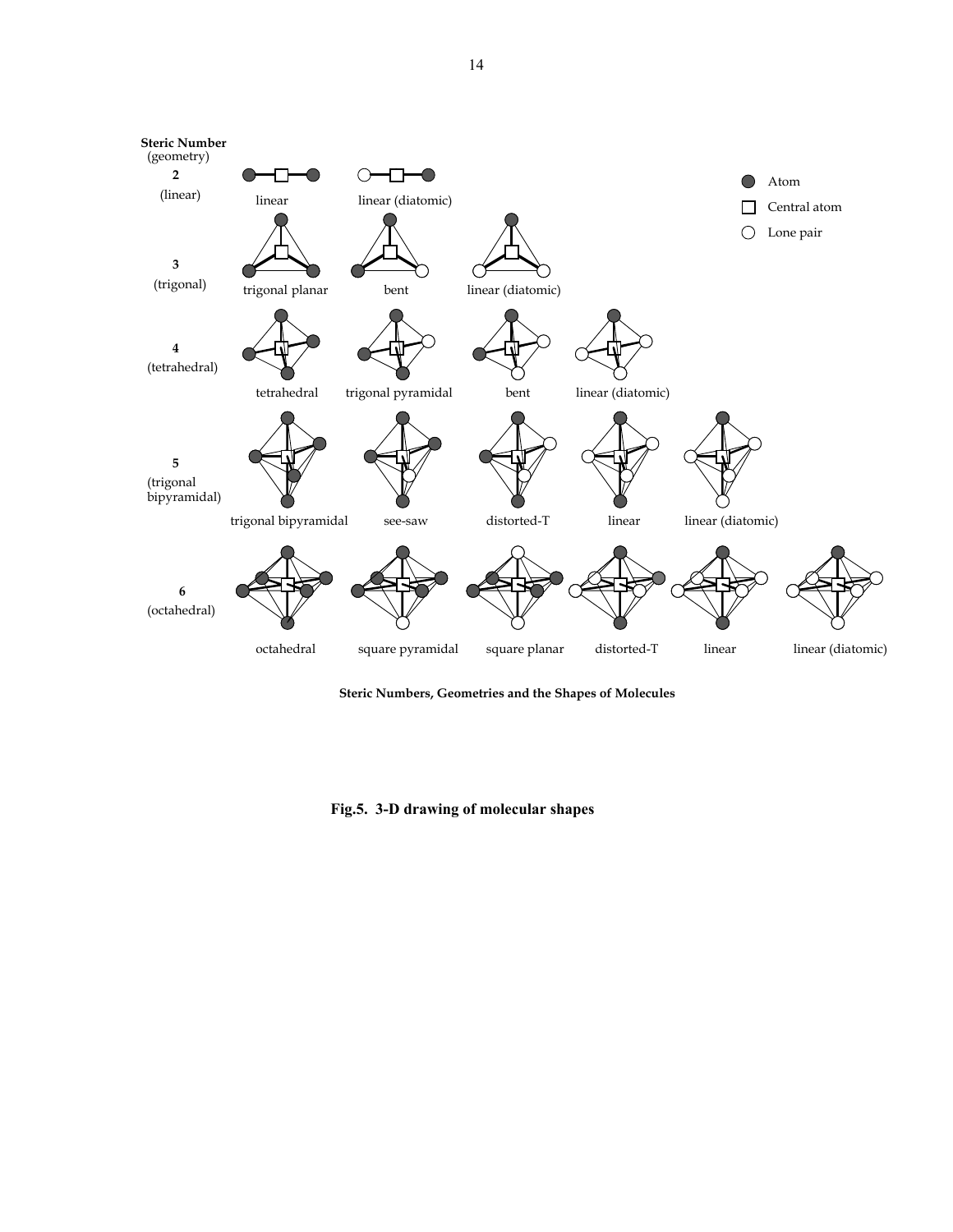# **CH 101/105, GENERAL CHEMISTRY LABORATORY**

# **LABORATORY EXPERIMENT #5:**

# **LEWIS STRUCTURES AND MOLECULAR SHAPES**

| Name: |  |  |  |
|-------|--|--|--|
|       |  |  |  |

**ID#:\_\_\_\_\_\_\_\_\_\_\_\_\_\_\_\_\_\_\_\_\_\_\_\_\_\_\_\_\_\_\_\_\_\_\_\_\_\_\_\_\_\_\_\_\_\_\_\_\_\_\_** 

**SECTION/Day/ Time:\_\_\_\_\_\_\_\_\_\_\_\_\_\_\_\_\_\_\_\_\_\_\_\_\_\_\_\_\_\_\_\_\_\_\_** 

 **BOSTON UNIVERSITY**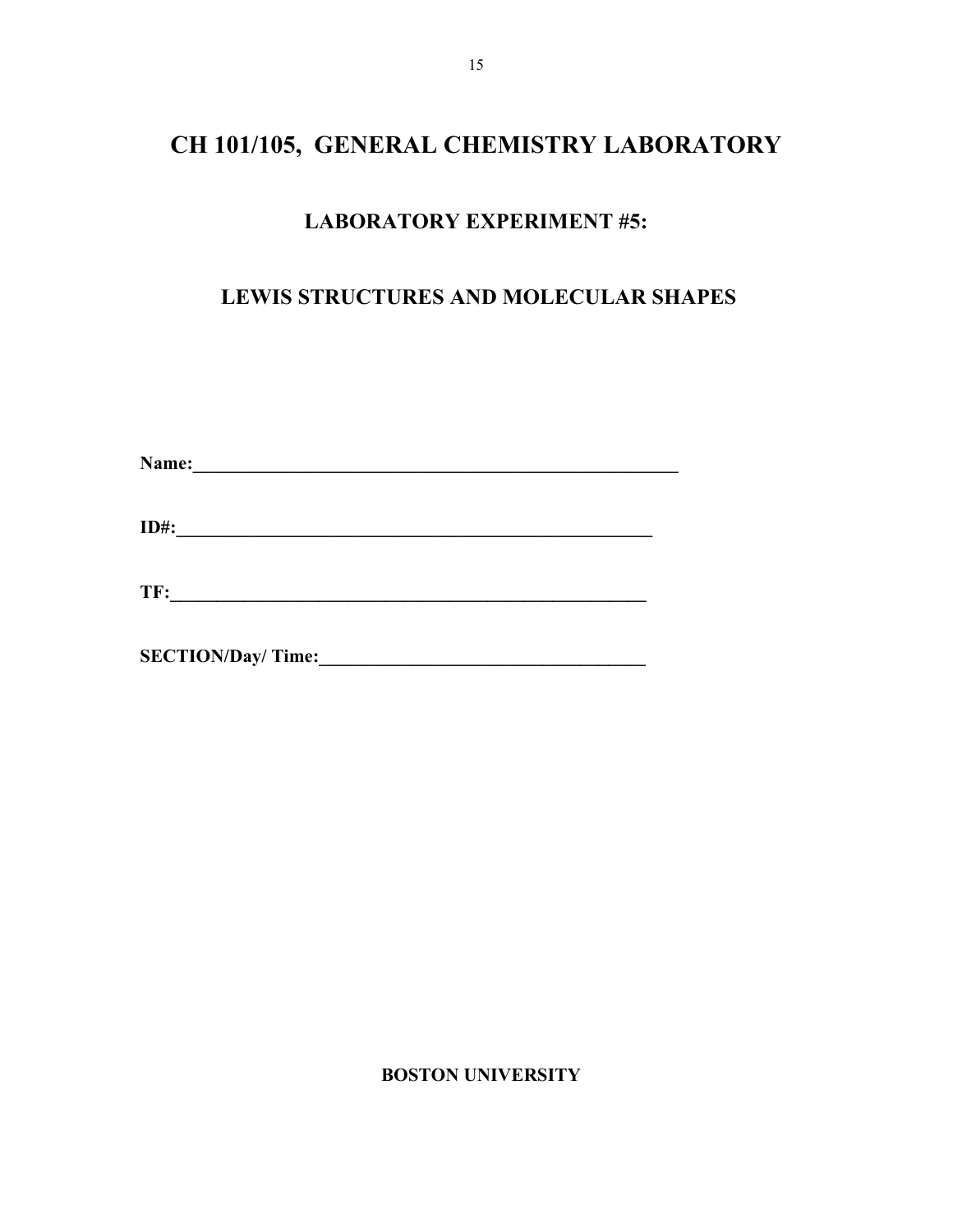# **III. DETAILS OF THE LABORATORY**

You will be asked to determine the Lewis structures of **any ten** molecular particles from the list of molecular species (see below), the molecular shapes around each central atom of the molecular structure, and construct 3-dimensional models of the structures using the molecular model kit, Table of molecular shapes, and Fig 5 with 3-D drawings of all possible molecular shapes. You will also be asked to draw 3-D schemes of these molecular structures. All this work has to be done in the worksheets provided below. **The lab report is due at the end of the laboratory period.** 

#### **NOTICE FOR YOUR LAB REPORT:**

a) In case the molecular structure has several central atoms, indicate the molecular shapes around each of them.

b) For the molecules marked **bold** in the table answer the question about their permanent dipole moment. Write your answer in the worksheet's table as  $D \neq 0$  (if you think the molecule has nonzero dipole moment) or **D=0** (for the molecule with zero dipole moment).

| <b>LIST OF MOLECULAR SPECIES</b> |  |  |  |  |  |
|----------------------------------|--|--|--|--|--|
|                                  |  |  |  |  |  |
| $C_5H_{10}$                      |  |  |  |  |  |
|                                  |  |  |  |  |  |
| $C_6H_{12}$                      |  |  |  |  |  |
|                                  |  |  |  |  |  |
| $C_2H_6$                         |  |  |  |  |  |
|                                  |  |  |  |  |  |
| $C_6H_6$                         |  |  |  |  |  |
|                                  |  |  |  |  |  |
| NH <sub>3</sub>                  |  |  |  |  |  |
|                                  |  |  |  |  |  |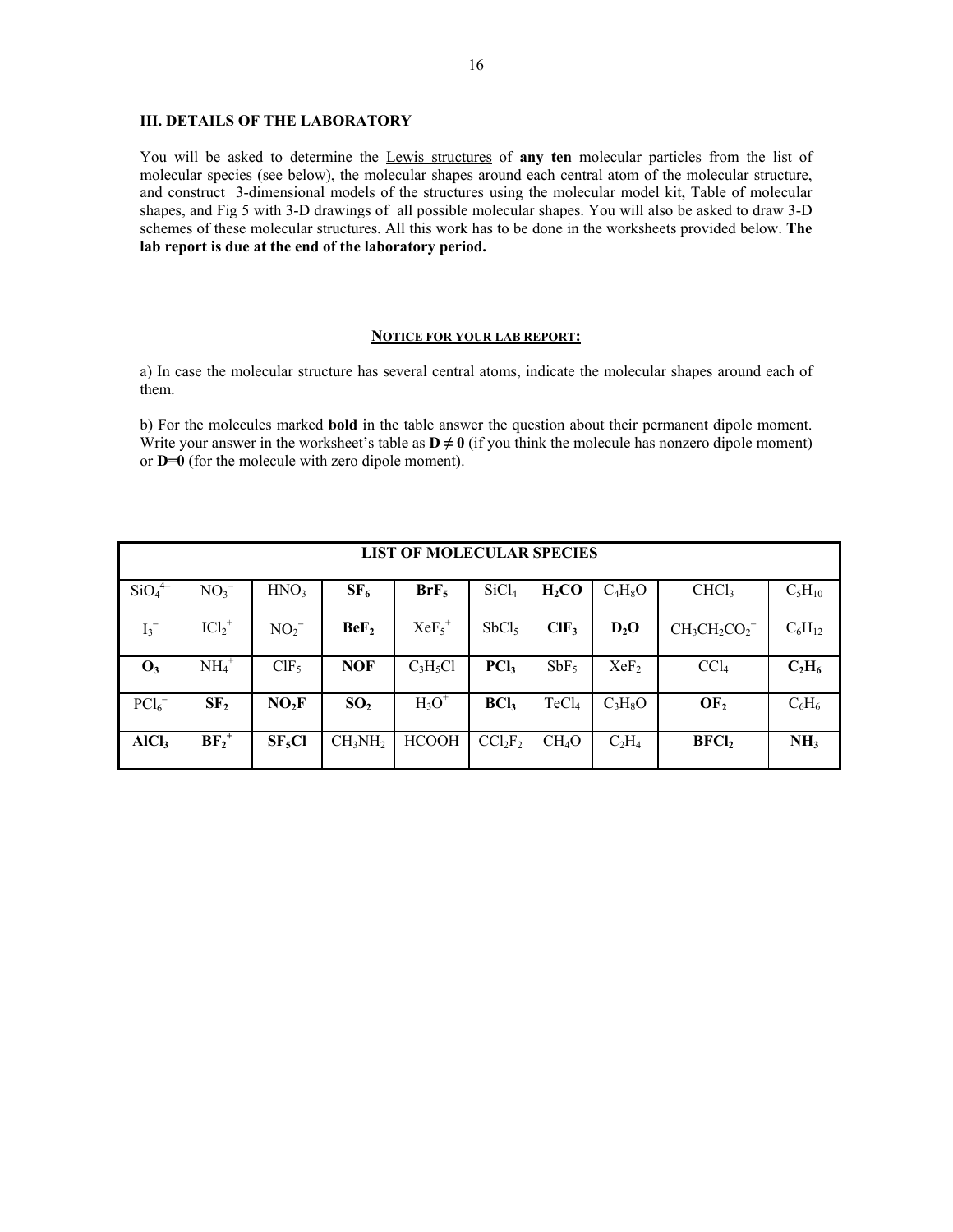# **LEWIS STRUCTURES AND MOLECULAR SHAPES: WORKSHEETS**

**1.** 

**Lewis structure:** 

| Central<br>atom | <b>Steric</b><br>number. | # of atoms bonded<br>to the central atom, | Molecular shape | Dipole moment, D<br>$( \neq 0 \text{ or } = 0 ? )$<br>(only for molecules marked bold) |
|-----------------|--------------------------|-------------------------------------------|-----------------|----------------------------------------------------------------------------------------|
|                 |                          |                                           |                 |                                                                                        |
|                 |                          |                                           |                 |                                                                                        |

**3-D drawing of the molecular shape around each central atom** 

**2.** 

**Lewis structure:** 

| Central<br>atom | <b>Steric</b><br>number. | # of atoms bonded<br>to the central atom,<br>$N_{\rm A}$ | Molecular shape | Dipole moment, D<br>$( \neq 0 \text{ or } = 0 ? )$<br>(only for molecules marked bold) |
|-----------------|--------------------------|----------------------------------------------------------|-----------------|----------------------------------------------------------------------------------------|
|                 |                          |                                                          |                 |                                                                                        |
|                 |                          |                                                          |                 |                                                                                        |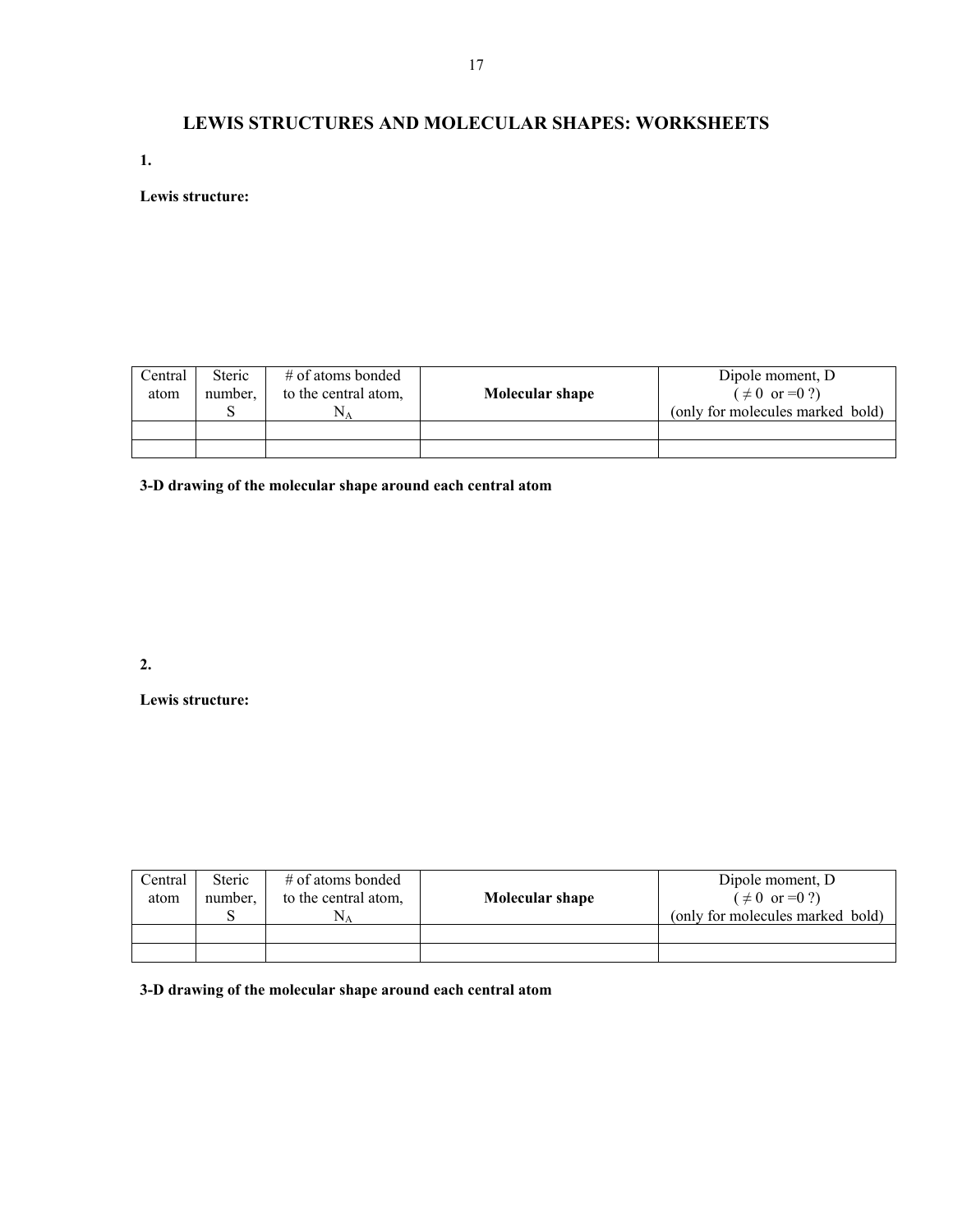# **Lewis structure:**

**3.** 

| Central<br>atom | <b>Steric</b><br>number. | # of atoms bonded<br>to the central atom, | Molecular shape | Dipole moment, D.<br>$( \neq 0 \text{ or } = 0 ?)$<br>(only for molecules marked bold) |
|-----------------|--------------------------|-------------------------------------------|-----------------|----------------------------------------------------------------------------------------|
|                 |                          |                                           |                 |                                                                                        |
|                 |                          |                                           |                 |                                                                                        |

**3-D drawing of the molecular shape around each central atom** 

# **4.**

**Lewis structure:** 

| Central<br>atom | <b>Steric</b><br>number. | # of atoms bonded<br>to the central atom,<br>$N_A$ | Molecular shape | Dipole moment, D.<br>$( \neq 0 \text{ or } = 0 ?)$<br>(only for molecules marked bold) |
|-----------------|--------------------------|----------------------------------------------------|-----------------|----------------------------------------------------------------------------------------|
|                 |                          |                                                    |                 |                                                                                        |
|                 |                          |                                                    |                 |                                                                                        |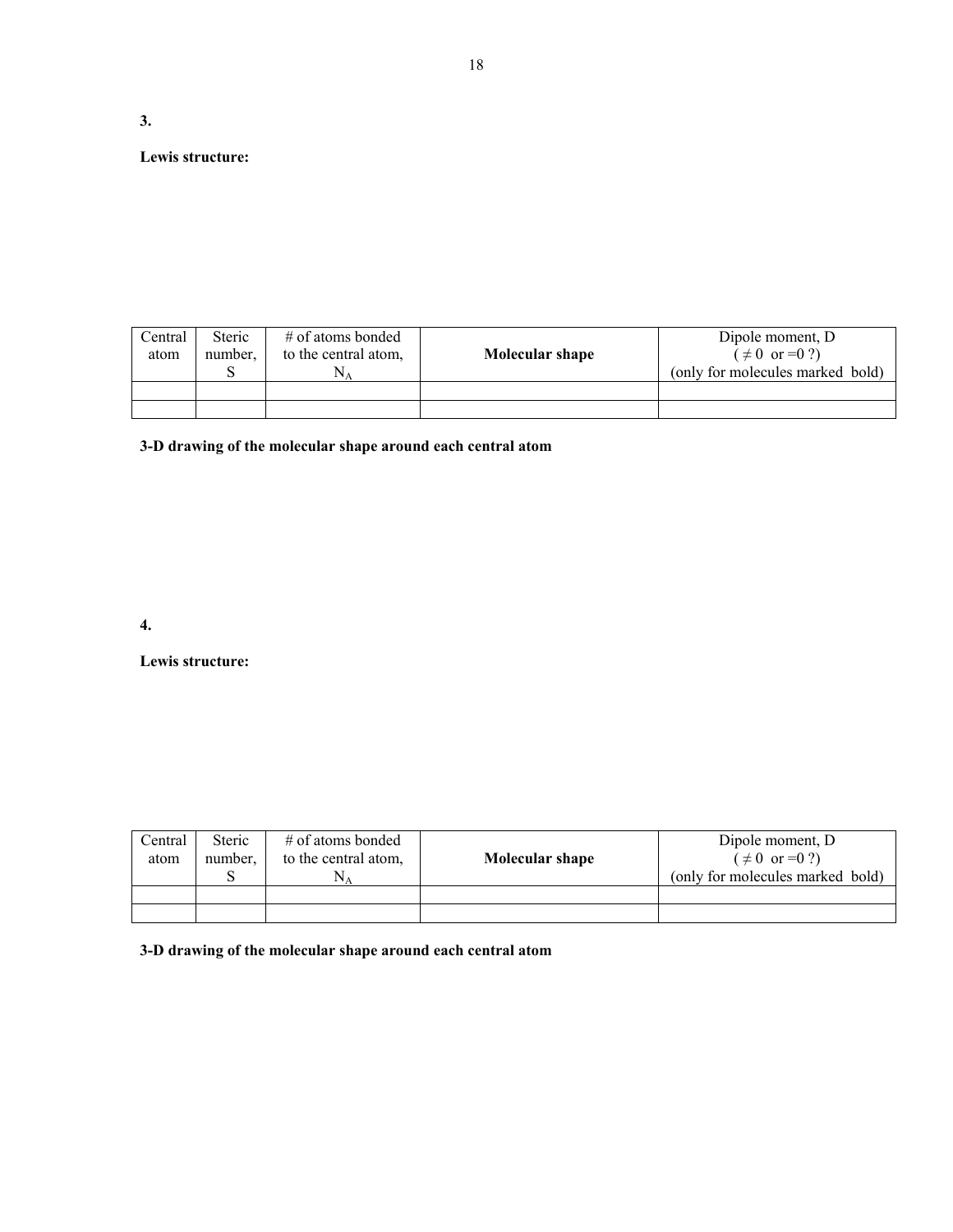**5.** 

# **Lewis structure:**

| Central<br>atom | <b>Steric</b><br>number. | # of atoms bonded<br>to the central atom, | Molecular shape | Dipole moment, D.<br>$( \neq 0 \text{ or } = 0 ?)$<br>(only for molecules marked bold) |
|-----------------|--------------------------|-------------------------------------------|-----------------|----------------------------------------------------------------------------------------|
|                 |                          |                                           |                 |                                                                                        |
|                 |                          |                                           |                 |                                                                                        |

**3-D drawing of the molecular shape around each central atom** 

# **6.**

**Lewis structure:** 

| Central<br>atom | <b>Steric</b><br>number. | $\#$ of atoms bonded<br>to the central atom,<br>$N_A$ | Molecular shape | Dipole moment, D.<br>$(\neq 0 \text{ or } = 0 ?)$<br>(only for molecules marked bold) |
|-----------------|--------------------------|-------------------------------------------------------|-----------------|---------------------------------------------------------------------------------------|
|                 |                          |                                                       |                 |                                                                                       |
|                 |                          |                                                       |                 |                                                                                       |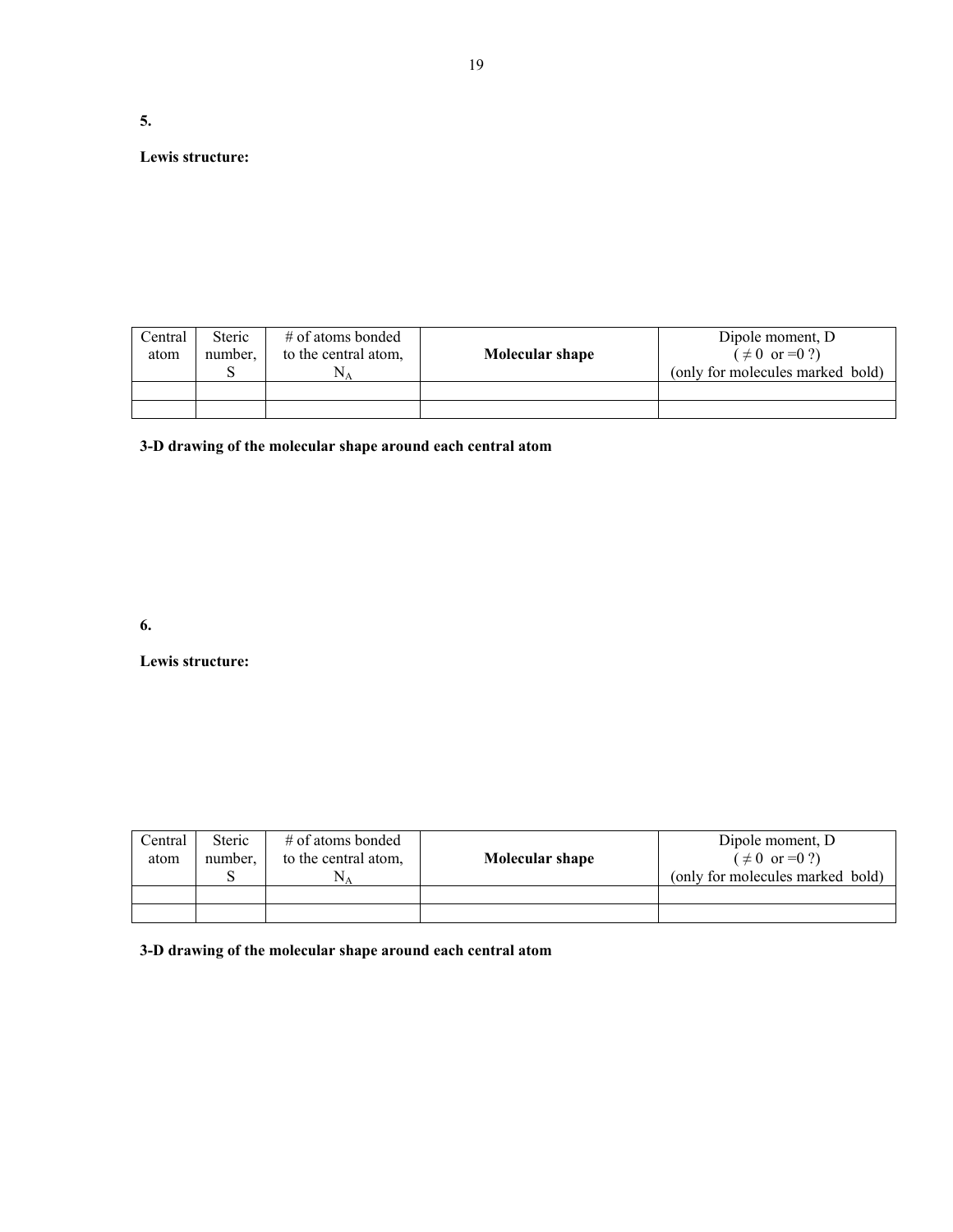# **7.**

# **Lewis structure:**

| Central<br>atom | <b>Steric</b><br>number. | # of atoms bonded<br>to the central atom,<br>N۵ | Molecular shape | Dipole moment, D.<br>$( \neq 0 \text{ or } = 0 ? )$<br>(only for molecules marked bold) |
|-----------------|--------------------------|-------------------------------------------------|-----------------|-----------------------------------------------------------------------------------------|
|                 |                          |                                                 |                 |                                                                                         |
|                 |                          |                                                 |                 |                                                                                         |

**3-D drawing of the molecular shape around each central atom** 

# **8.**

**Lewis structure:** 

| Central<br>atom | <b>Steric</b><br>number. | # of atoms bonded<br>to the central atom,<br>$N_A$ | Molecular shape | Dipole moment, D.<br>$(\neq 0 \text{ or } = 0 ?)$<br>(only for molecules marked bold) |
|-----------------|--------------------------|----------------------------------------------------|-----------------|---------------------------------------------------------------------------------------|
|                 |                          |                                                    |                 |                                                                                       |
|                 |                          |                                                    |                 |                                                                                       |